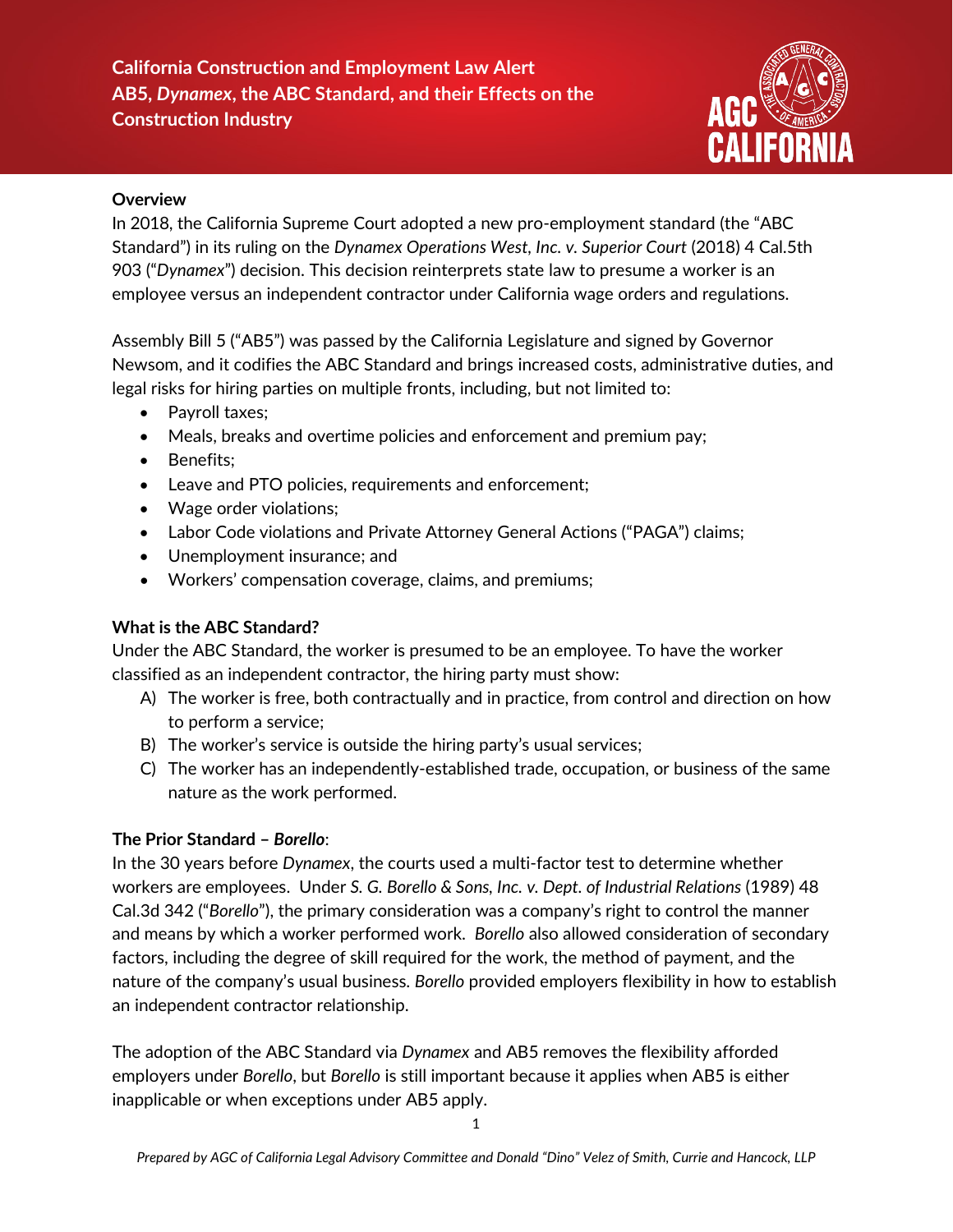

#### **Assembly Bill 5 – Codifies the "ABC Standard":**

AB5 codifies in the Labor Code and the Unemployment Insurance Code the ABC Standard promoted by *Dynamex*. AB5's Final Language can be found here: <https://legiscan.com/CA/text/AB5/2019>

The ABC Standard applies unless a specified exception applies or unless a court orders it inapplicable under a certain situation. If the ABC Standard does not apply, whether by exception or by court order, then the *Borello* standard applies.

#### **The Effect of** *Dynamex* **and AB5**:

The ABC Standard entitles workers to all of the rights and benefits of employment unless the hiring party can meet ABC Standard to prove the worker is an independent contractor. These all lead to higher costs for labor and potential legal risks for hiring parties as set forth above.

The ABC Standard might also empower competitors in the construction trade to sue the hiring contractor for unfair competition and/or unlawful business practices under the Business and Professions Code by arguing that the hiring party received a competitive advantage when it avoided paying proper employee wages and benefits.

AB5 also contains a provision stating that "[n]o provision of this measure shall permit an employer to reclassify an individual who was an employee on January 1, 2019, to an independent contractor due to this measure's enactment." Once the hiring party calls a worker an employee, there is no going back.

Since AB5 is now codified in the Labor Code, violations may be actionable under the Labor Code Private Attorney General Act (Labor Code §§ 2698 et seq., "PAGA"), which provides an incentive to plaintiff attorneys in California to pursue employers because PAGA and the Labor Code contain attorneys' fees provisions. AB5 also provides that claims for injunctive relief to prevent misclassification may be

initiated by the Attorney General of California, or by city attorneys.

#### **Timing - When does AB5 apply?**

When AB5 will apply depends on what type of regulation and potential liability the employer might face. AB5 allocates retroactive and prospective liability into several parts:

1. *Dynamex* and the ABC Standard apply retroactively "with regard to wage orders of the Industrial Welfare Commission and violations of the Labor Code relating to wage orders." (Labor Code section 2750.3(i)(3).)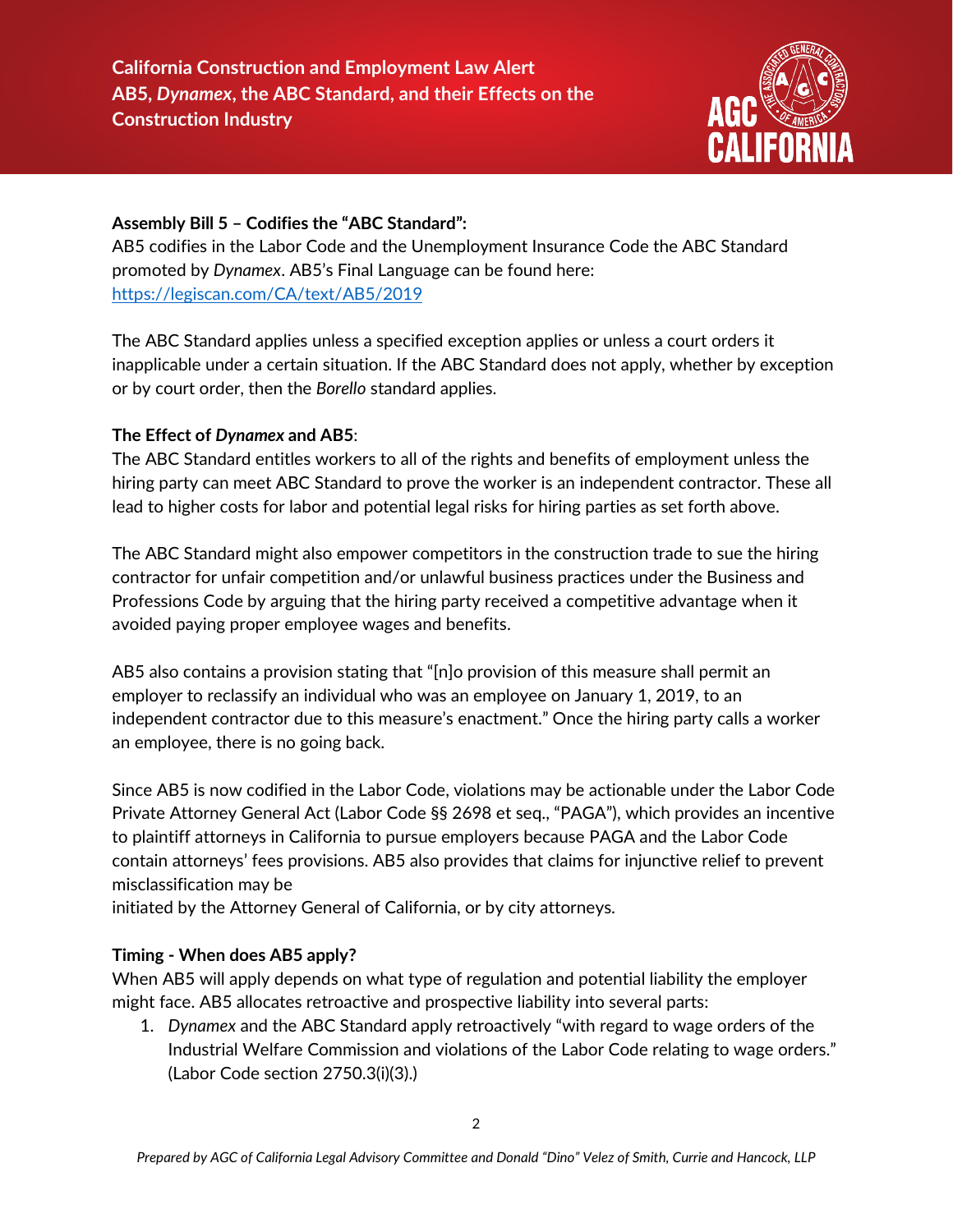

- 2. All exceptions apply retroactively to the maximum extent permitted by law, to the extent they would relieve an employer from liability. (Labor Code section 2750.3(i)(2).)
- 3. On and after January 1, 2020, *Dynamex* and the ABC Standard will apply for purposes of the Unemployment Insurance Code and all other provisions of the Labor Code. (Labor Code section 2750.3(i)(1).)
- 4. On July 1, 2020, *Dynamex* and the ABC test will apply for purposes of workers' compensation. (Labor Code 3335(i).)

Earlier this year a published opinion held that the ABC Standard should be applied retroactively to wage orders. In *Vasquez v. Jan-Pro Franchising International, Inc.* (9th Cir. May 2, 2019) 2019 WL 1945001 the court expanded the potential liability of employers because it determined that the ABC Standard applied retroactively to wage order claims that might have existed prior to *Dynamex*.

*Vasquez* further illuminated Part B of the ABC Standard, stating that the following should be considered when determining whether the worker's service is outside the hiring party's usual services: "(i) whether the work of the employee is necessary to or merely incidental to that of the hiring entity; (ii) whether the work of the employee is continuously performed for the hiring entity; and (iii) what business the hiring entity proclaims to be in." (*Vasquez* at 49.)

Despite that *Dynamex* expressly applies only to the wage orders, AB5 states that the legislative adoption of *Dynamex* is "declaratory of existing law with regard to wage orders of the Industrial Welfare Commission and violations of the Labor Code relating to wage orders." (Labor Code section 2750.3(i)(1).)

Unfortunately, AB5 fails utterly to clarify which provisions of the California Labor Code are sufficiently "related to" the wage orders to give rise to retroactive liability. Perhaps the Legislative advocates for the construction and business communities would perform a valuable service by processing "clean up" legislation to narrow the scope of potential liability created by AB5.

# **AB5 Exceptions:**

AB5's final language reflects lobbying by multiple industries who were successful in obtaining carve out exceptions to the ABC Standard. The exceptions include, but are not limited to, outside sales persons, as well as professionals such as physicians, engineers, architects, lawyers, private investigators, and accountants.

Of particular interest to AGC members are the exceptions for the construction industry and as a sub-exception, the trucking/hauling industry. The rest of this paper details the construction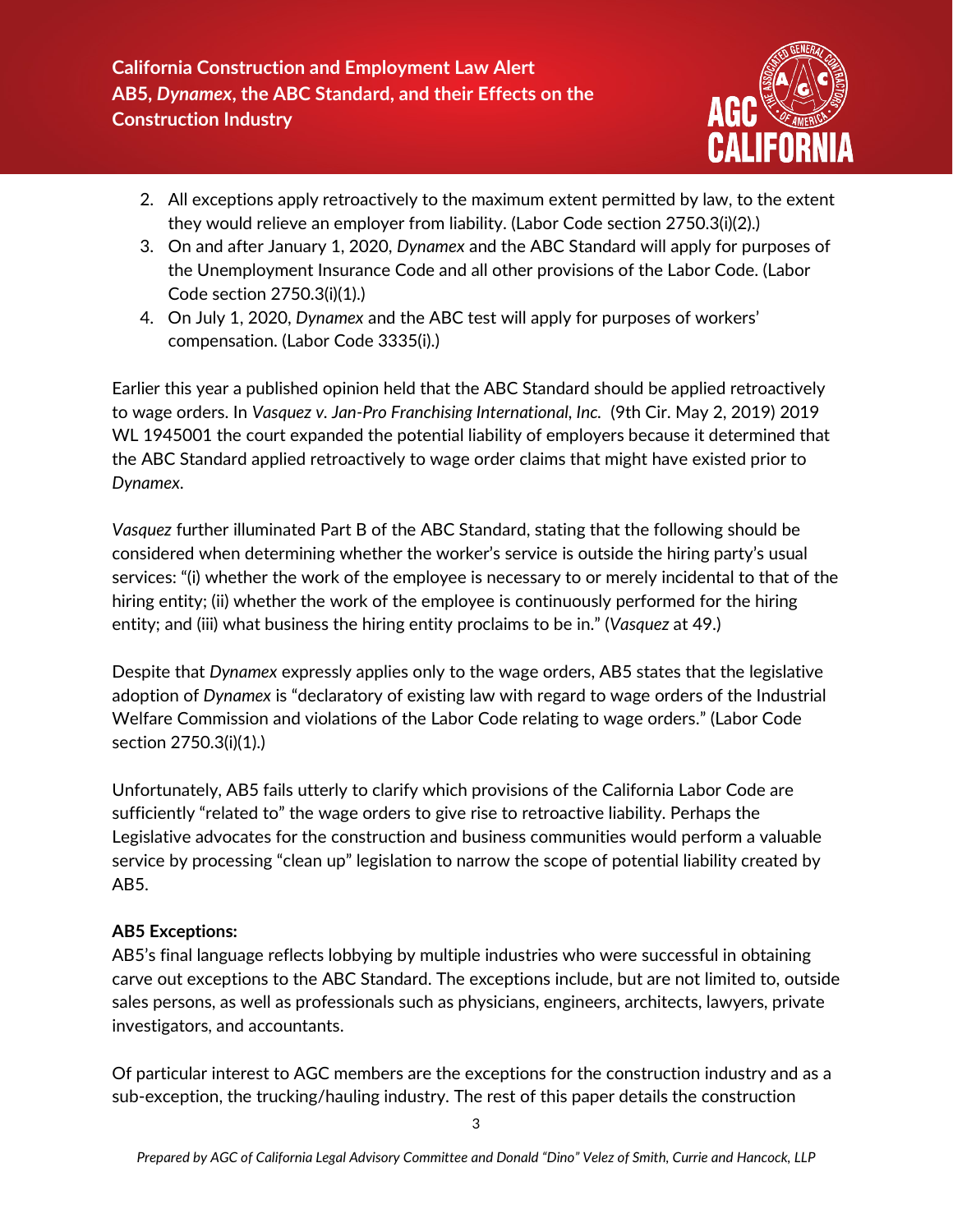

exception, and AGC will continue preparing separate papers on the trucking and the business to business exceptions.

## **AB5 Exception for the Construction Industry:**

The construction industry's exception allows businesses and individuals to default to the more flexible *Borello* test, but still must meet certain requirements. In other words, even if a hiring party meets all of the AB5 requirements, it still must be able to prove the worker is an independent contractor under the *Borello* test.

AB5 includes the construction industry exception by adding Labor Code 2750.3, subpart (f), which provides:

Subdivision (a) and the holding in *Dynamex* do not apply to the relationship between a contractor and an individual performing work pursuant to a subcontract in the construction industry, and instead the determination of whether the individual is an employee of the contractor shall be governed by Section 2750.5 and by *Borello*, if the contractor demonstrates that all the following criteria are satisfied:

(1) The subcontract is in writing.

(2) The subcontractor is licensed by the Contractors State License Board and the work is within the scope of that license.

(3) If the subcontractor is domiciled in a jurisdiction that requires the subcontractor to have a business license or business tax registration, the subcontractor has the required business license or business tax registration. (4) The subcontractor maintains a business location that is separate from the business or work location of the contractor.

(5) The subcontractor has the authority to hire and to fire other persons to provide or to assist in providing the services.

(6) The subcontractor assumes financial responsibility for errors or omissions in labor or services as evidenced by insurance, legally authorized indemnity obligations, performance bonds, or warranties relating to the labor or services being provided.

(7) The subcontractor is customarily engaged in an independently established business of the same nature as that involved in the work performed. \*\*\*

The section 2750.3(f) requirements are one part of a "belt and suspenders" approach by the Legislature to ensure that a subcontractor to a prime contractor is a true subcontractor, and not a "captured subcontractor."